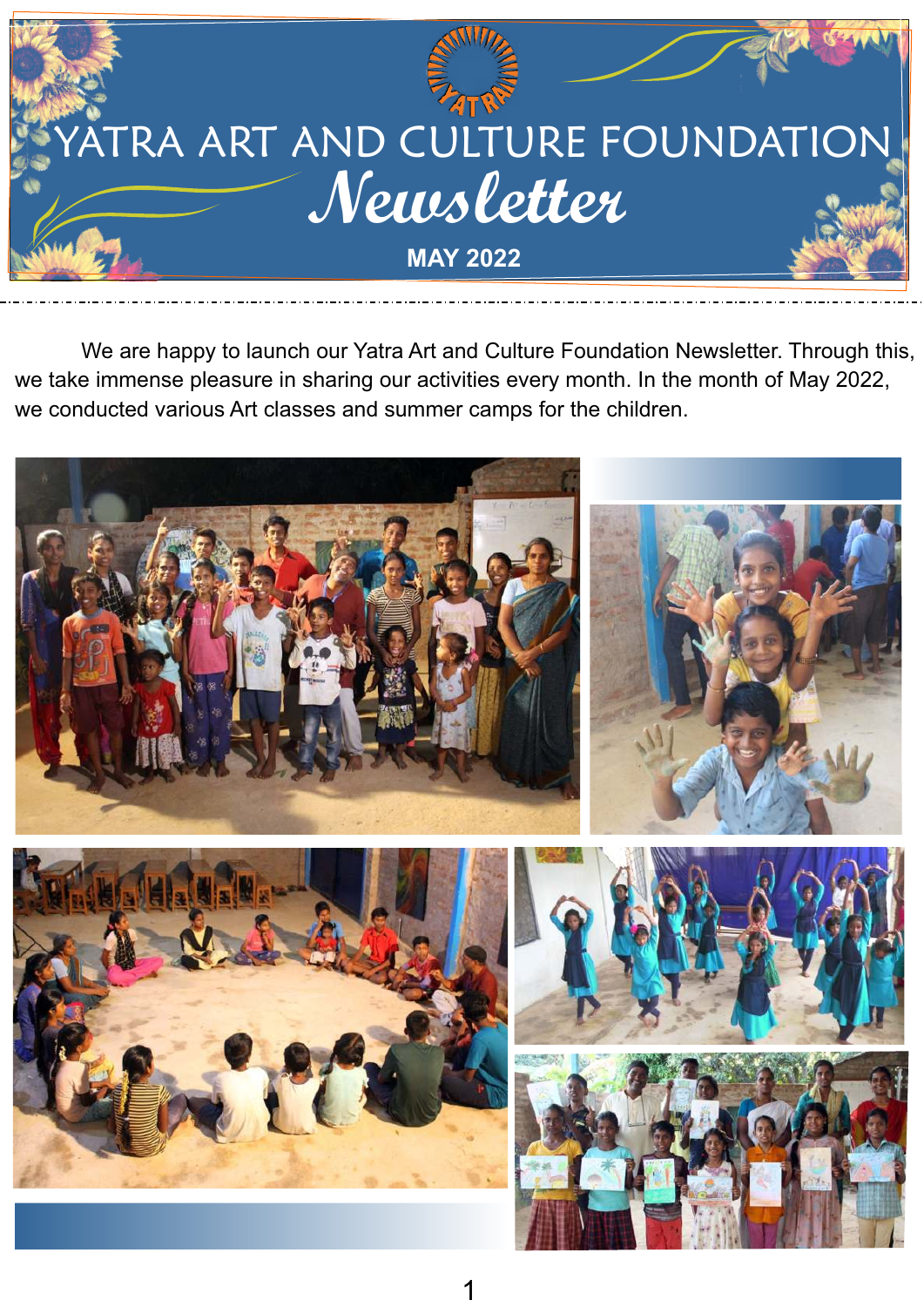# **VIDEO SHOW FOR CHILDREN CLAY WORK CLASS**



A movie was screened at Yatra for the children after which they gave their feedback about the film. They enjoyed watching the film together.

The children created beautiful clay sculptures with their own hands. This not only made them happy, but also boosted their self esteem and gave a feeling of accomplishment.













Theatre exercises were conducted by our Director Yatra Srinivassan during the drama classes at Yatra. The children expressed their unique imagination through acting while building confidence and creative thinking.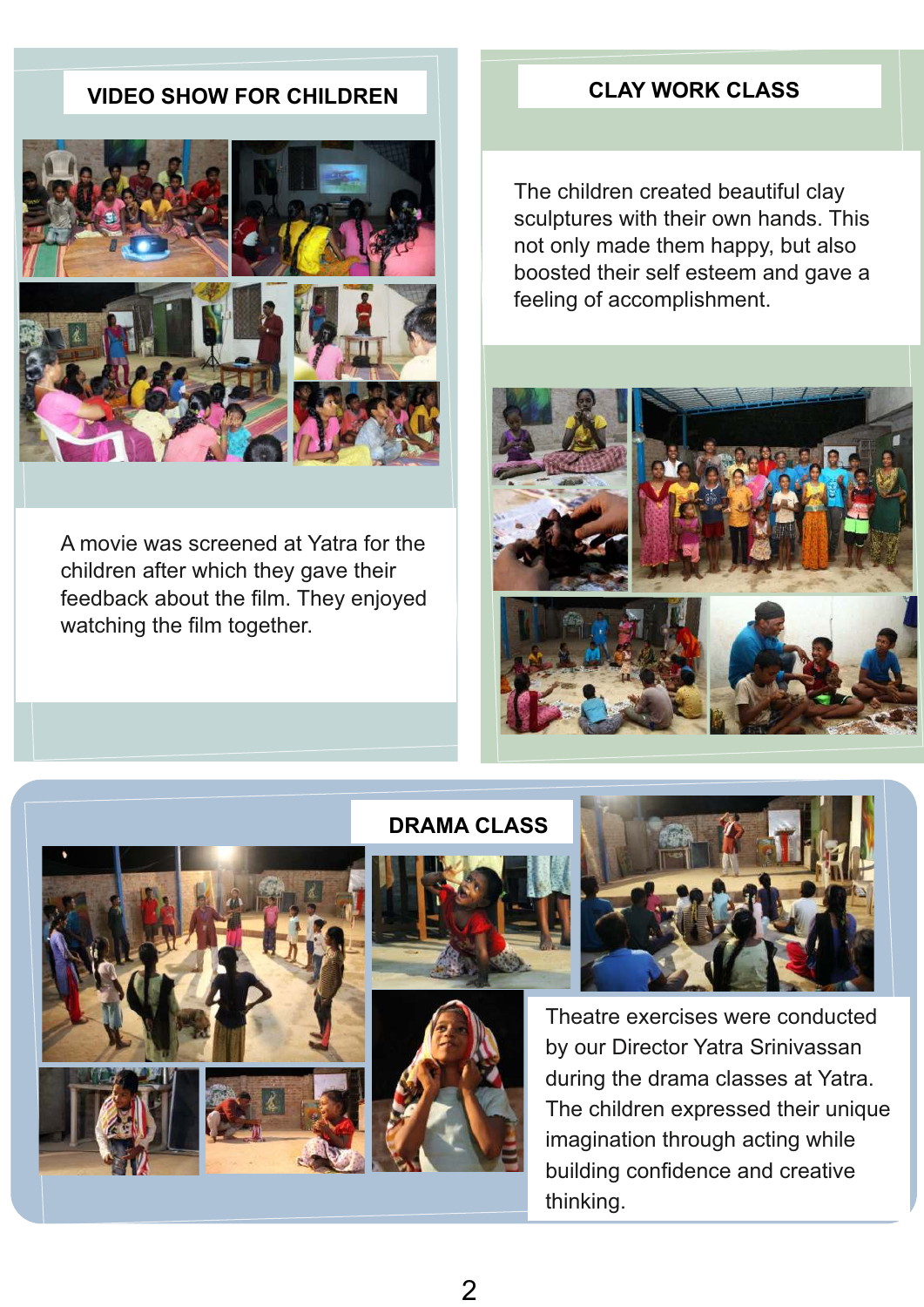## **SUMMER INCLUSIVE CAMP**

Disability is never a barrier to talent and creativity. Satya Special School and Yatra Art & Culture Foundation collaborated together to discover the hidden talents of children with disabilities through a four day inclusive summer camp. Here is the fruitful result accomplished by the children.







The last two days of summer camp held at Yatra. They enjoyed the theatre exercises, painting, crafts, and parai music. They had a memorable summer camp



Yatra children went to Satya special school on first two days. They had drama, painting

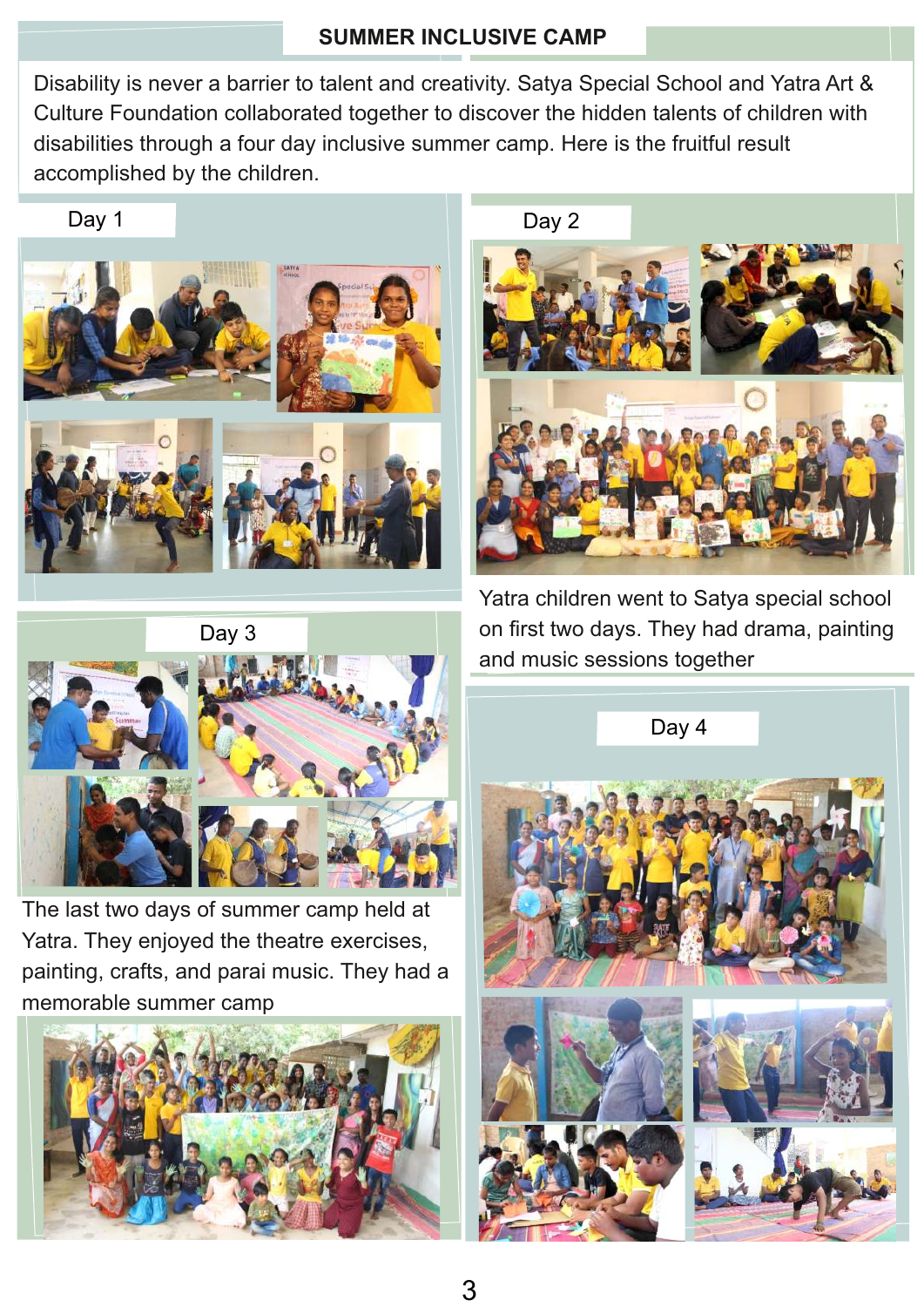## **PAINTING CLASS**

Drawing is a platform to express ideas and creativity without words. Yatra children had a drawing class every afternoon this month. They learnt and experienced the art of drawing and made their summer vacation useful.



## **CRAFT CLASS**





Children during craft class make beautiful crafts. They explore ways of creating the craft of their imagination.

### **YATRA KALAIYARANGAM**

Yatra team spent some beautiful moments during a kalaiyarangam session at Yatra with an inspiring movie titled " Sila Nerangalil Sila Manithargal". We were all moved by the movie and we shared our thoughts at the end.